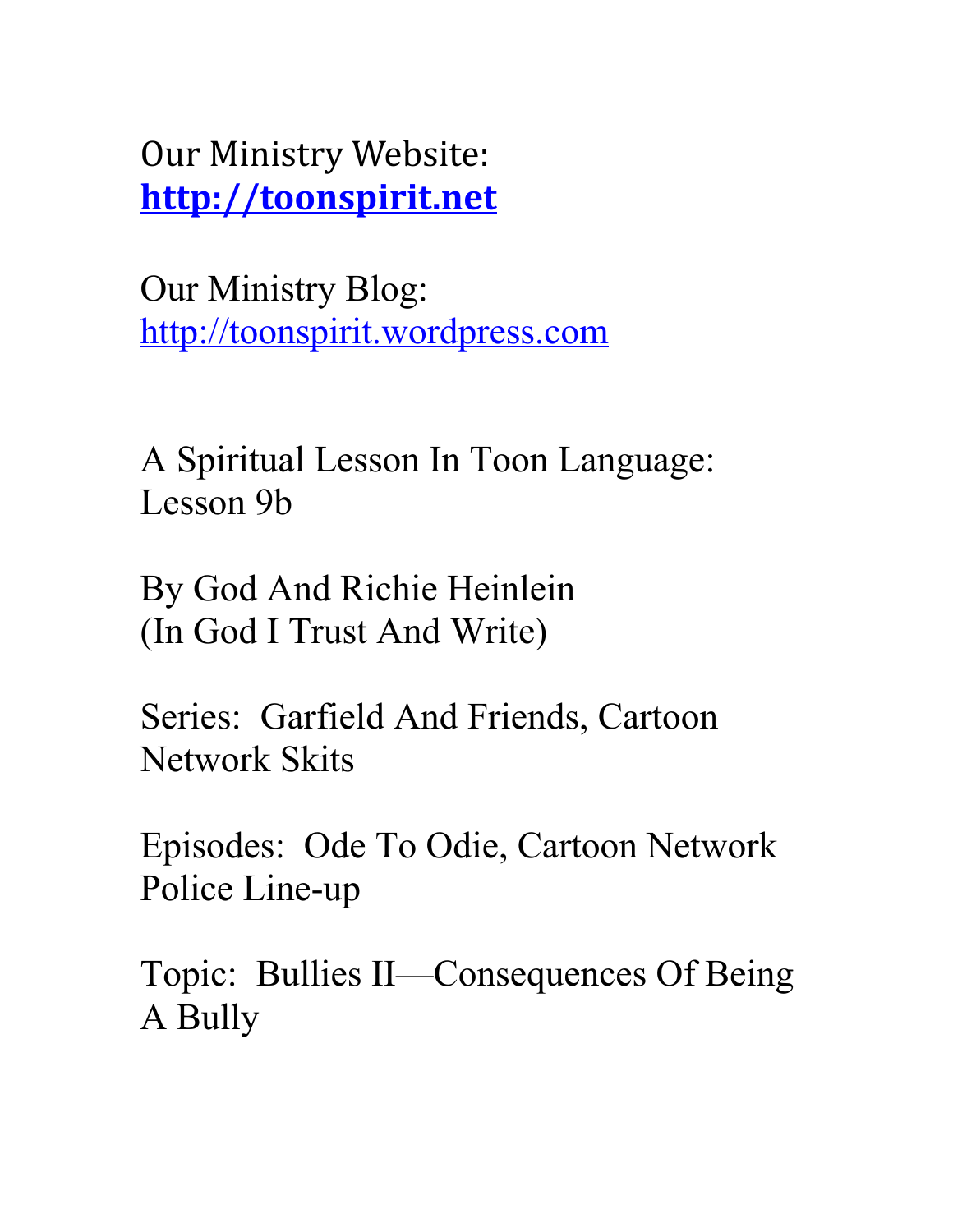## Introduction:

**I use the Garfield And Friends Cartoon Ode To Odie to show that Bullies are definitely proud people if this isn't dealt with and this kind of person humbled, pretty bad consequences will result. We are Studying Goliath. We also use the Cartoon Network Skit Cartoon Network Police Lineup to portray what a victim might be feeling. We discuss how to handle this situation.**

**Scriptures Used Include: I Samuel 17: 20-59**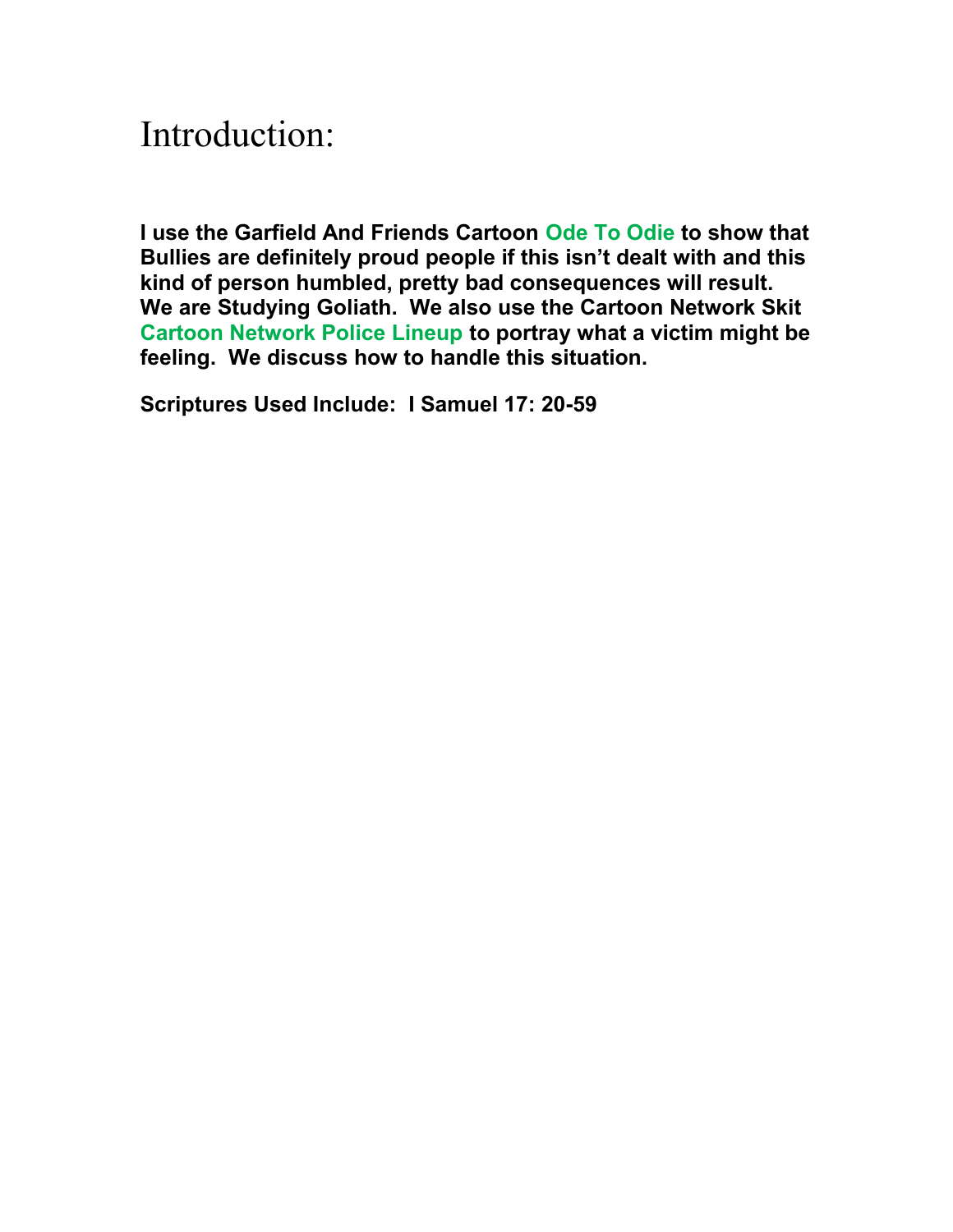## VI: Opening Prayer

VII: Last time, we were talking about what a bully is. Now we are going to look at some of the consequences of being one. I will now show a Garfield and Friends episode called "Ode To Odie"

Cartoon Link:

http://toonspirit.net/lessons and studies/19/ Ode To Odie.webm

When you look at the bulldog in the cartoon, what do you see?

This bulldog thought that despite the warnings that "pounding Odie was too much fun."

The bulldog thought he was the greatest of the great. He was "All That".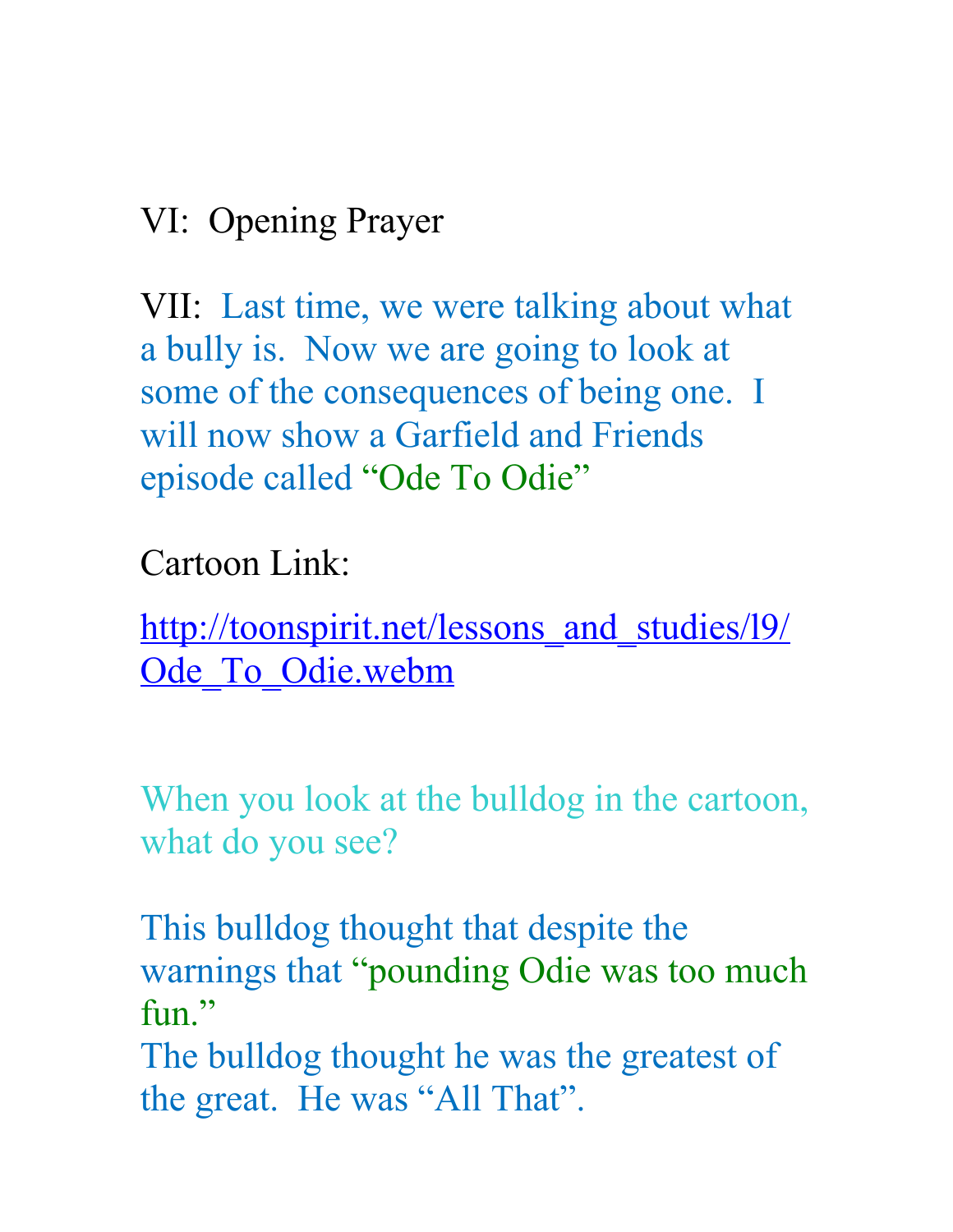What happened here?

The bulldog lost all of his friends and he lost the respect of his lady friends. This bulldog was crushed by the weight of the consequences.

We are going to look at one of the biggest bullies in the Bible, Goliath.

VIII: Introduce the story with a quick setup of the story.

IX: Bible Study: I Samuel 17: 20-59

X: Discussion: In this story, how was Goliath a bully? Do you think anyone but another Philistine would like Goliath? Do you think that he frightened even his own people? Do you think that he had any true friends?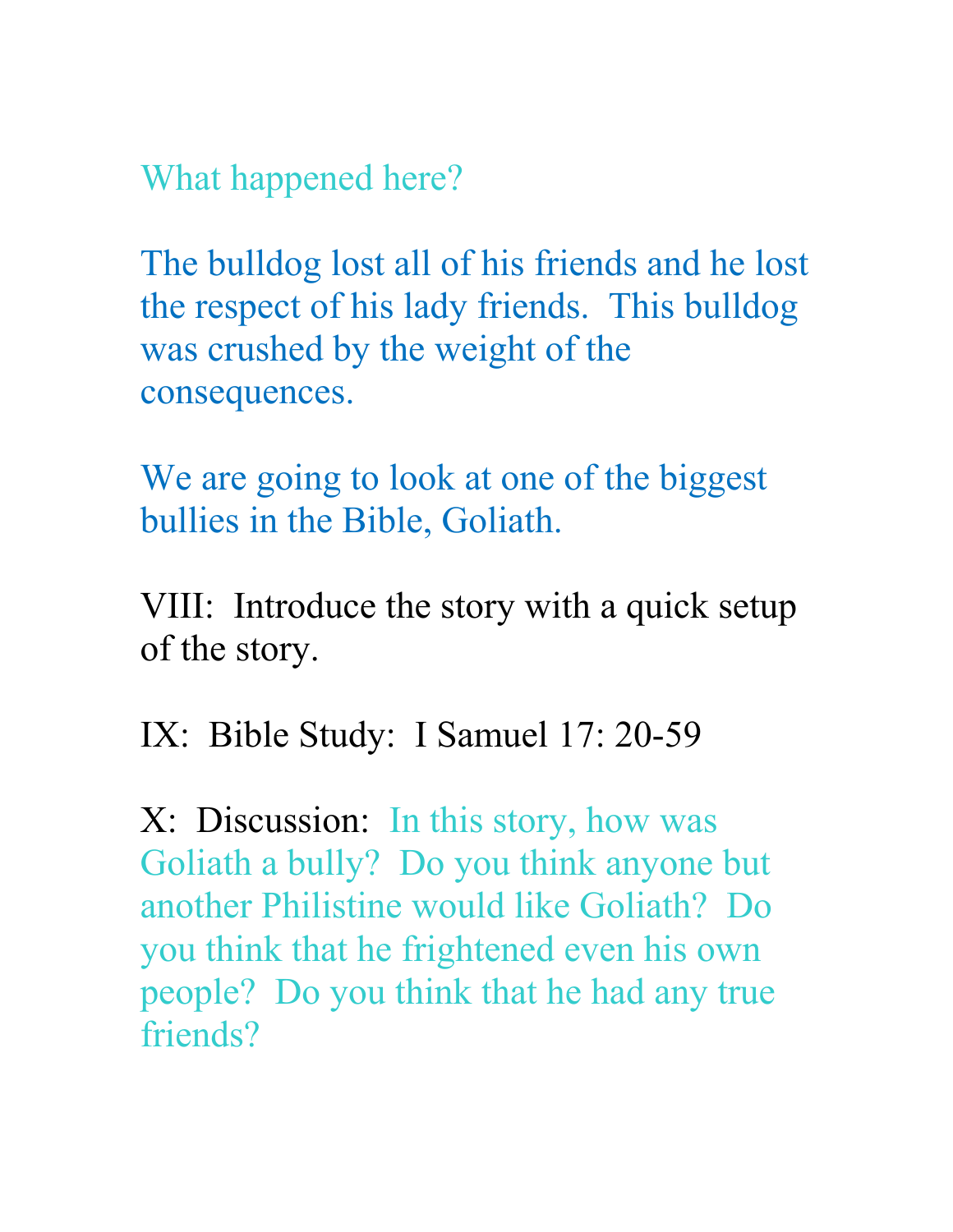Goliath was over 9 feet tall, a good warrior. However, he was very conceited and thought he was "All That". Goliath made fun of the Israelites and their God, who is the one and only true God.

In the cartoon, the bulldog lost everything he had (including the bone that he thought would be so fun to take) because of his bullying. He found that the bone wasn't all that fun without any friends as well, so he threw it away.

Goliath was crushed by his circumstances too because he was picking on God's people. David slew Goliath with just a slingshot and a rock. Goliath lost his very life because he thought he was the best of the best and no one could beat him. That shows what he knew.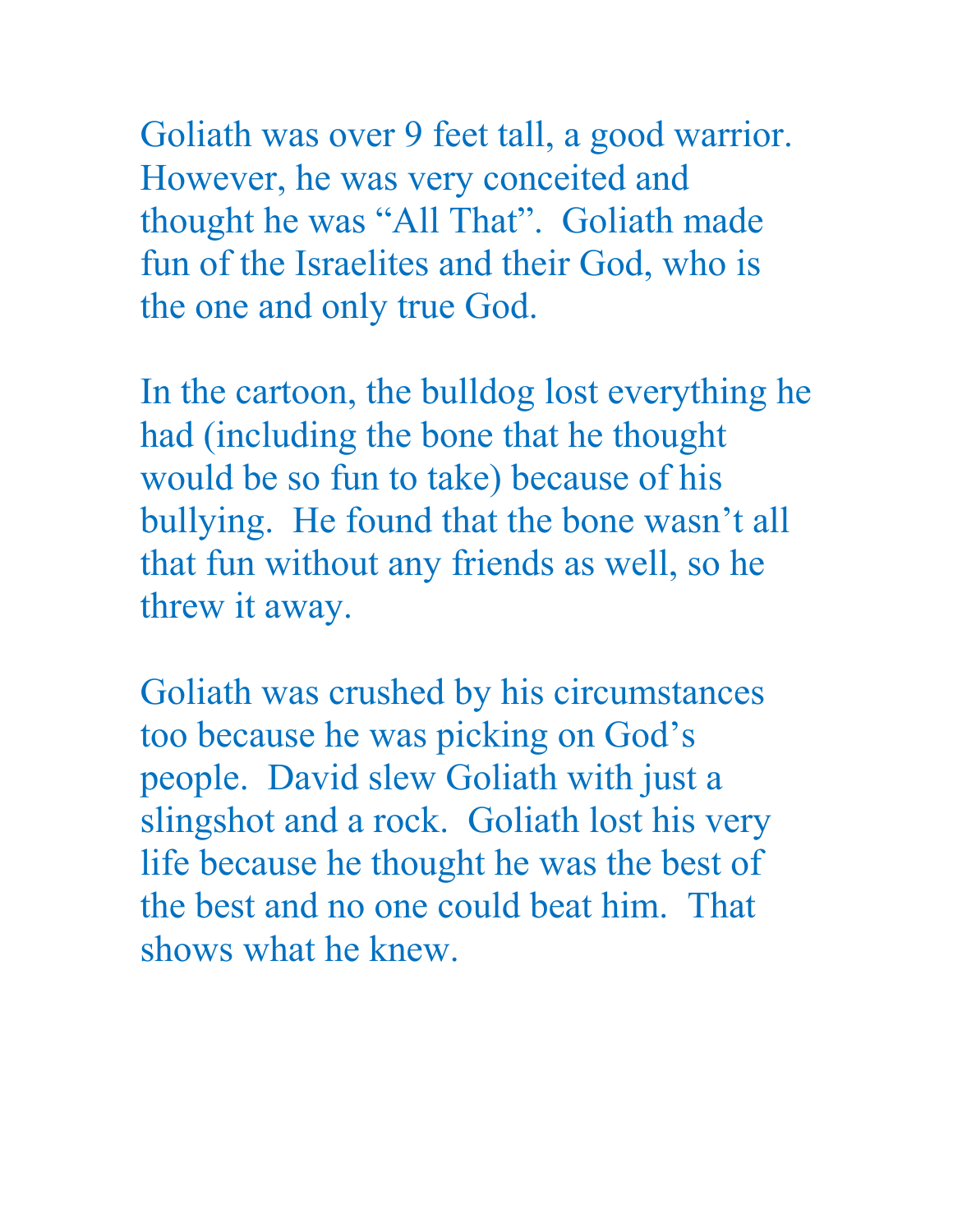## XI: Analysis

Being a bully just causes trouble for the bully and the people around one. For the bully, because he/she has no real friends most of the time, the ones that are just are most likely because of fear. It's trouble for everyone else because of dread, or fear. This makes things unpleasant for everyone and not harmonious. Bullies want to build themselves up and tear others down.

XII: Show Cartoon Network Police Lineup

Cartoon Link:

http://toonspirit.net/lessons and studies/19/ Cartoon Network Police Lineup.webm

XIII: Conclusion (How to Handle It) Understand that bullies want to pick on or make fun of someone that they think they